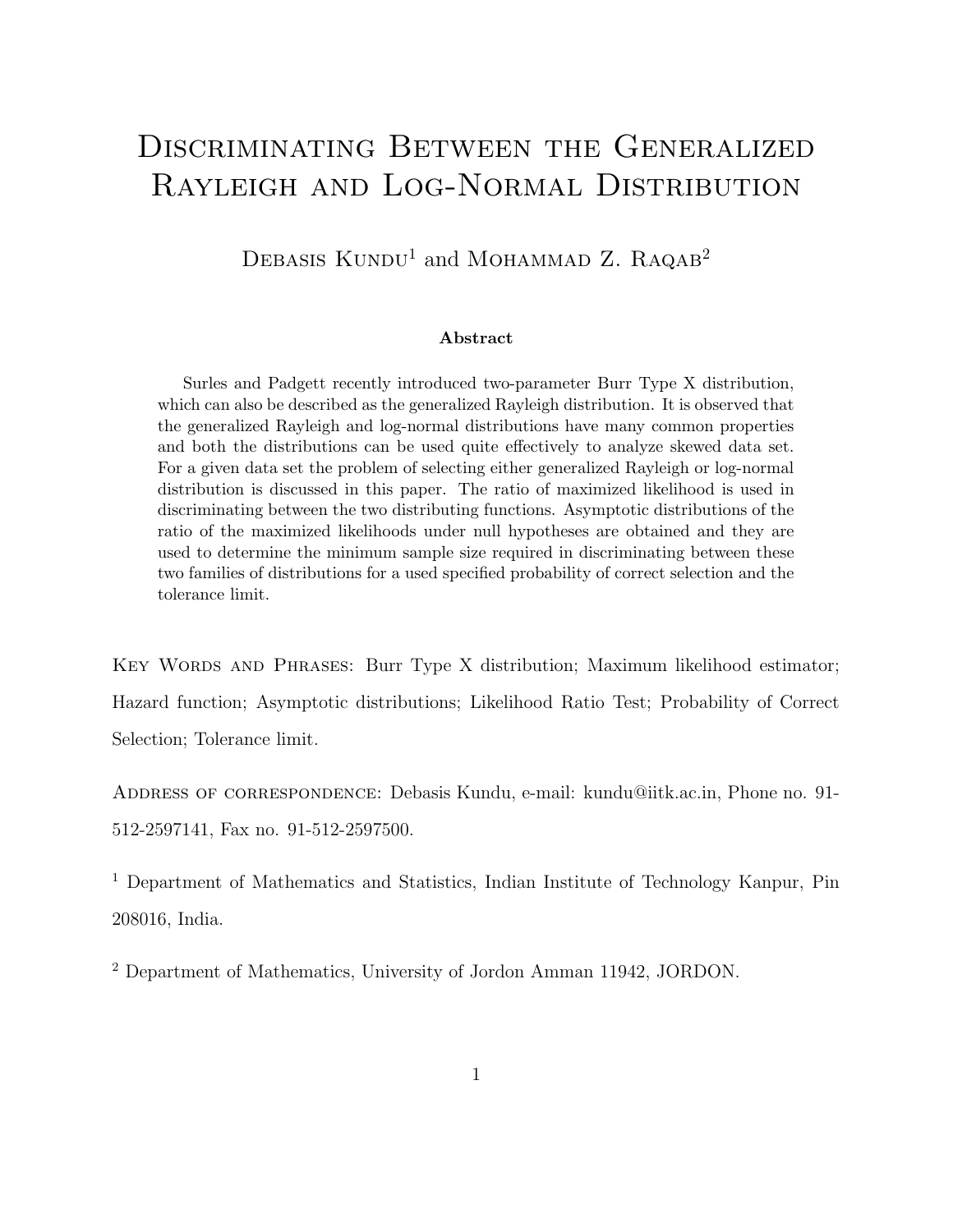## 1 INTRODUCTION

Recently, Surles and Padgett [6] introduced the two-parameter Burr Type X distribution and correctly named as the generalized Rayleigh (GR) distribution. The two-parameter GR distribution for  $\alpha > 0$  and  $\lambda > 0$  has the distribution function

$$
F_{GR}(x; \alpha, \lambda) = \left(1 - e^{-(\lambda x)^2}\right)^{\alpha}; \quad \text{for} \quad x > 0,
$$
 (1)

and the density function

$$
f_{GR}(x; \alpha, \lambda) = 2\alpha\lambda^2 x e^{-(\lambda x)^2} \left(1 - e^{-(\lambda x)^2}\right)^{\alpha - 1}; \quad \text{for} \quad x > 0. \tag{2}
$$

Here  $\alpha$  and  $\lambda$  are the shape and scale parameters respectively. From now on the the generalized Rayleigh distribution with the shape parameter  $\alpha$  and scale parameter  $\lambda$  will be denoted by  $GR(\alpha, \lambda)$ . The shapes of the density functions or hazard functions do not depend on  $\lambda$ , they only depend on  $\alpha$ . It is known that for  $\alpha \leq \frac{1}{2}$  $\frac{1}{2}$ , the density function is strictly decreasing and for  $\alpha > \frac{1}{2}$  $\frac{1}{2}$ , it is unimodal. It is also observed that the hazard function of a GR distribution can be either bathtub type or an increasing function depending on the shape parameter  $\alpha$ . For  $\alpha \leq \frac{1}{2}$  $\frac{1}{2}$ , the hazard function of  $GR(\alpha, \lambda)$  is inverted bathtub type and for  $\alpha > \frac{1}{2}$  $\frac{1}{2}$ , it has an increasing hazard function.

It is known that the GR density functions are always right skewed and they can be used quite effectively to analyze skewed data set. Among several other distributions two parameter log-normal distribution is also used quite effectively to analyze skewed data set. Log-normal density function is always unimodal and it has the inverted bathtub type hazard function. Shapes of the different log-normal density functions can be found in Johnson, Kotz and Balakrishnan [3]. At least for certain ranges of the parameters, shapes of these two density functions are quite similar. See for example in the Figures 1 and 2 the density and distribution functions of  $GR(15, 1)$  and  $LN(0.1822, 1.7620)$  (defined in Section 2), where they are almost indistinguishable.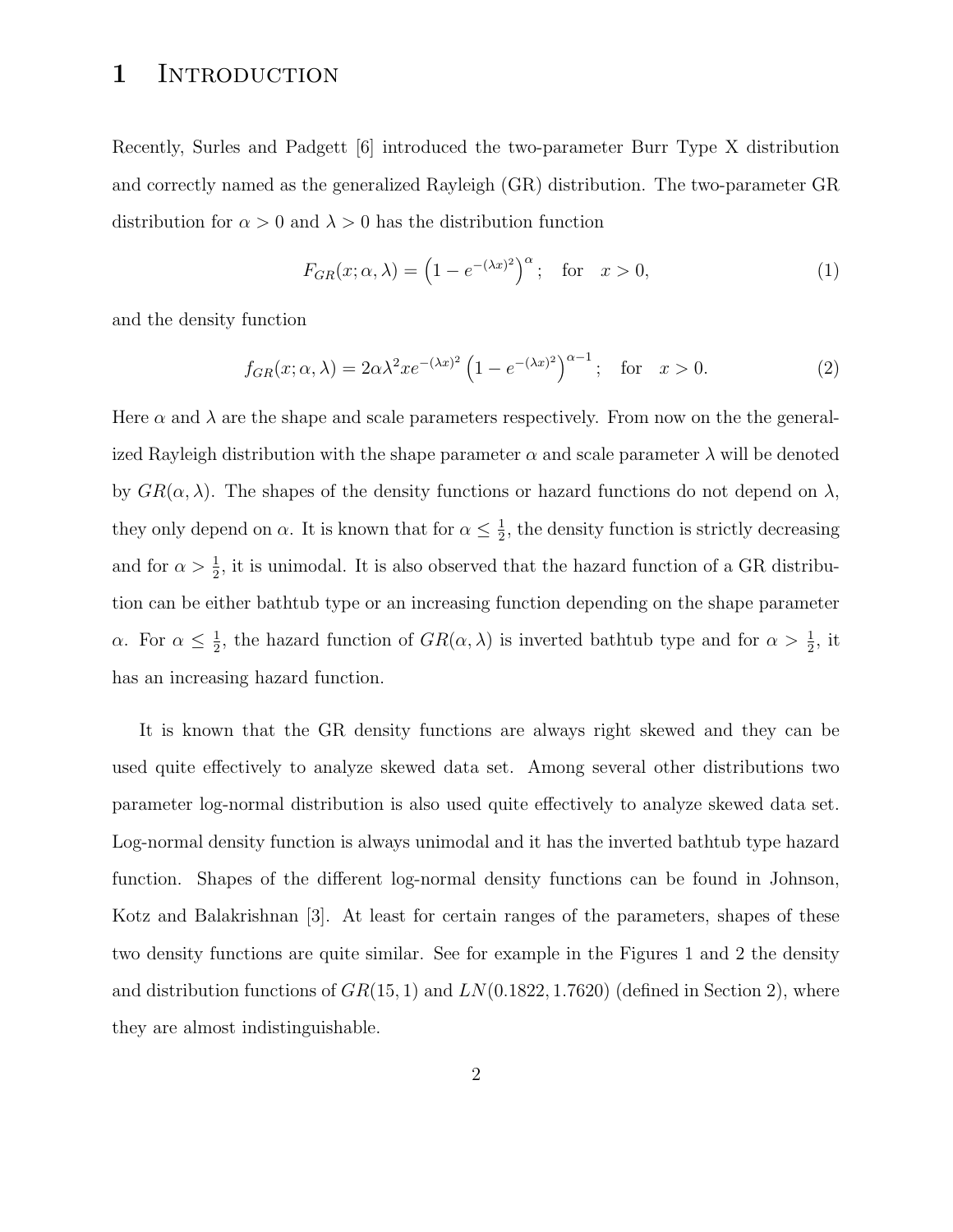

Figure 1: The density functions of  $GR(15, 1)$  and  $LN(0.1822, 1.7620)$ .



Figure 2: The distribution functions of  $GR(15, 1)$  and  $LN(0.1822, 1.7620)$ .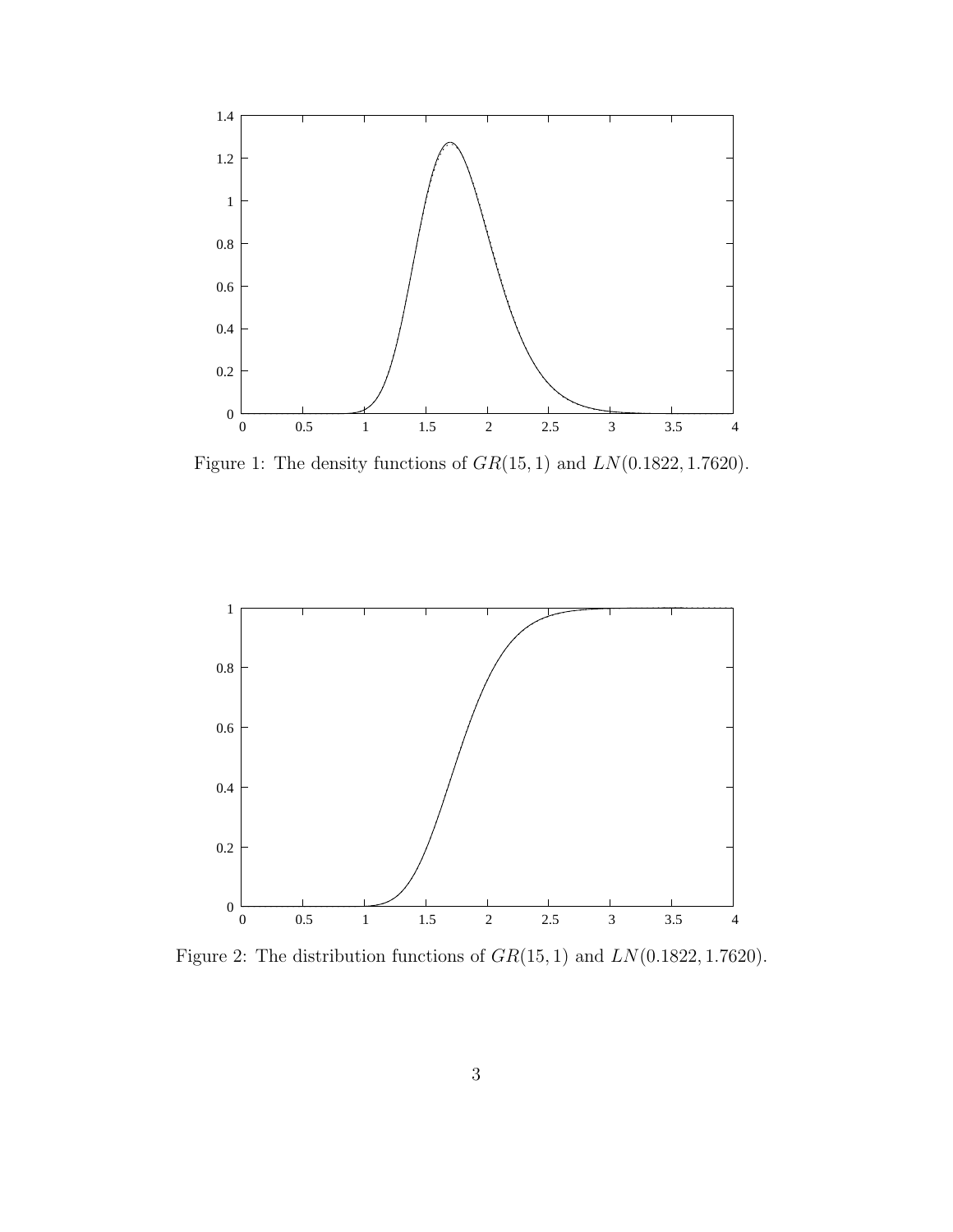Although, these two models may provide similar data fit for moderate sample sizes, it is still desirable to choose the correct or nearly correct order model, since the inferences based on a particular model will often involve tail probabilities, where effect of model assumptions will be more crucial. Therefore, even if large sample sizes are not available, it is still very important to make the best possible decision based on the given observation.

In this paper we use the ratio of the maximized likelihoods (RML) in discriminating between the GR and log-normal distributions. Using the basic ideas of White [7, 8] and following similar steps as of Gupta and Kundu [2], the asymptotic distribution of RML has been obtained. It is observed by extensive Monte Carlo simulations that the asymptotic distributions work quite well in discriminating between the two distribution functions, even when the sample size is not very large. Based on the asymptotic distributions and the distance between the two distribution functions, we obtain the minimum sample size required to discriminate between the two distribution functions as a user specified protection level.

The rest of the paper is organized as follows. In Section 2, we obtain the RML of the two distribution functions. The asymptotic distributions of the logarithm of RML are provided in Section 3. The minimum sample size required to discriminate between the two distribution functions at a user specified probability of correct selection and a tolerance level are presented in Section 4. Numerical results based on Monte Carlo simulations are presented in Section 5. For illustrative purposes, one data analysis is performed and presented in Section 6 and finally the conclusions appear in Section 7.

### 2 RATIO OF THE MAXIMIZED LIKELIHOODS

Suppose  $X_1, \ldots, X_n$  are independent and identically distributed (i.i.d.) random variables from any of the two distribution functions. The density function of a GR random variable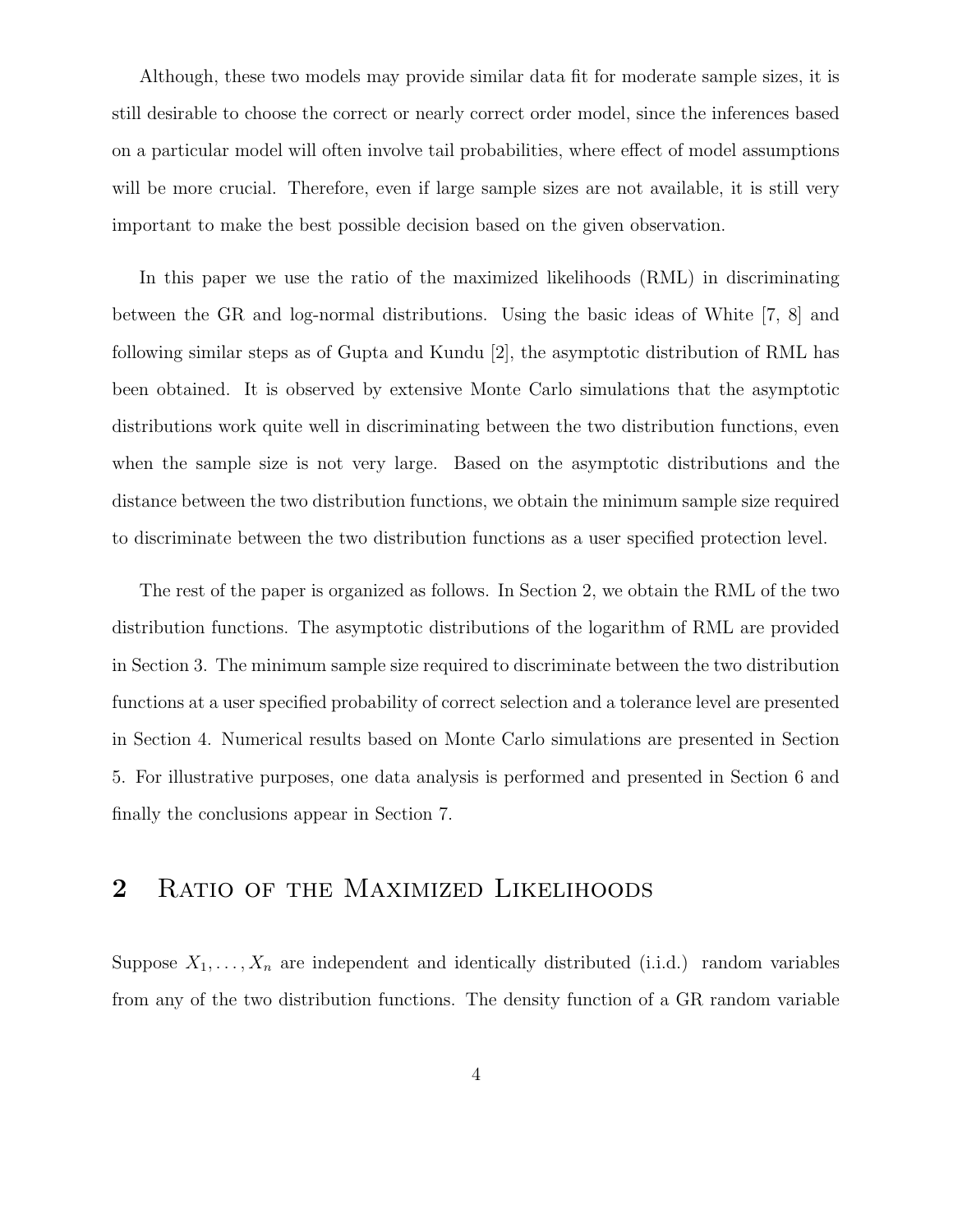with shape parameter  $\alpha$  and scale parameter  $\lambda$  is provided in (2). The density function of a log-normal random variable with scale parameter  $\beta$  and shape parameter  $\sigma > 0$  is as follows;

$$
f_{LN}(x;\beta,\sigma) = \frac{1}{\sqrt{2\pi}x\sigma}e^{-\frac{(\ln x - \ln \beta)^2}{2\sigma^2}}; \qquad x > 0.
$$
 (3)

A GR distribution with shape parameter  $\alpha$  and scale parameter  $\lambda$  will be denoted by  $GR(\alpha, \lambda)$ . Similarly, a log-normal distribution with shape parameter  $\sigma$  and scale parameter  $\beta$  will be denoted by  $LN(\sigma, \beta)$ .

Suppose, the data come from  $GR(\alpha, \lambda)$ , then the log-likelihood function of the observed data is

$$
L_{GR}(\alpha, \lambda) = \prod_{i=1}^{n} f_{GR}(x_i; \alpha, \lambda) = 2^n \alpha^n \lambda^{2n} \prod_{i=1}^{n} x_i e^{-\sum_{i=1}^{n} (\lambda x_i)^2} \prod_{i=1}^{n} \left(1 - e^{-(\lambda x_i)^2}\right)^{\alpha - 1}.
$$
 (4)

Similarly, if the data are coming from the log-normal distribution, the likelihood function becomes;

$$
L_{LN}(\sigma,\beta) = \prod_{i=1}^{n} f_{LN}(x_i;\sigma,\beta) = (2\pi)^{-n/2} \prod_{i=1}^{n} x_i^{-1} \sigma^{-n} e^{-\frac{1}{2\sigma^2} \sum_{i=1}^{n} (\ln x_i - \ln \beta)^2}.
$$
 (5)

In this case RML can be defined as follows;

$$
RML = \frac{L_{GR}(\hat{\alpha}, \hat{\lambda})}{L_{LN}(\hat{\sigma}, \hat{\beta})},\tag{6}
$$

where  $(\hat{\alpha}, \hat{\lambda})$  and  $(\hat{\sigma}, \hat{\beta})$  are the maximum likelihood estimators of  $(\alpha, \lambda)$  and  $(\sigma, \beta)$  respectively. Suppose  $T = \ln(RML)$ , then

$$
T = n \left[ \ln(\hat{\alpha}\hat{\sigma}(\tilde{X}\hat{\lambda})^2) - 2\left(\frac{\hat{\alpha} - 1}{\hat{\alpha}}\right) - \hat{\lambda}^2 \bar{X}^2 + \frac{1}{2} \left(1 + \ln(2\pi)\right) \right],\tag{7}
$$

where  $\bar{X}^2 = \frac{1}{n}$  $\frac{1}{n}\sum_{i=1}^n X_i^2$  and  $\tilde{X} = (\prod_{i=1}^n X_i)^{\frac{1}{n}}$ . Moreover,  $\hat{\alpha}$  has the following expression in terms of  $\hat{\lambda}$ ;

$$
\hat{\alpha} = -\frac{2n}{\sum_{i=1}^{n} \ln(1 - e^{-(\hat{\lambda}X_i)^2})}.
$$
\n(8)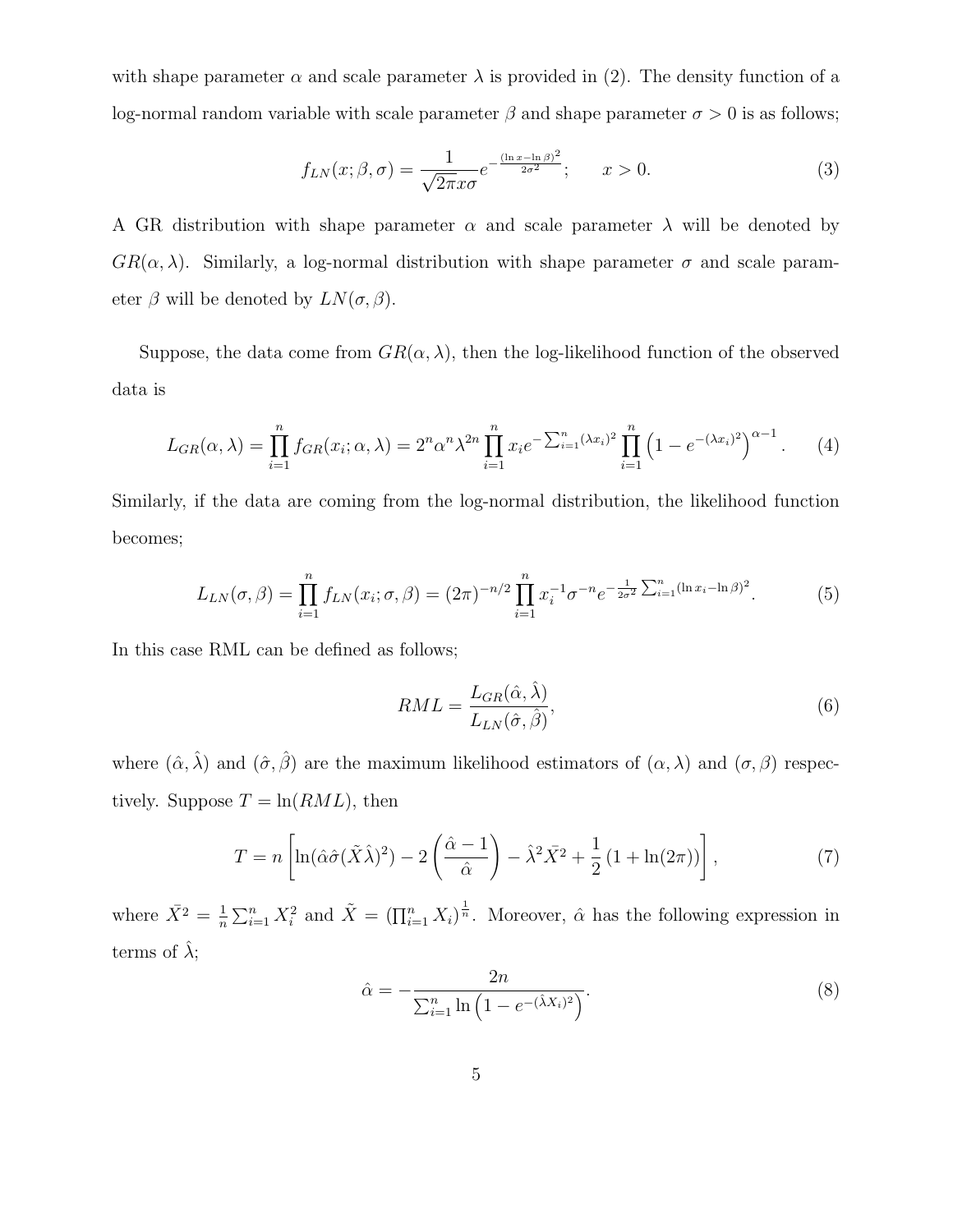For log-normal distribution,  $\hat{\sigma}$  and  $\hat{\beta}$  have the explicit expressions as follows;

$$
\hat{\sigma}^2 = \frac{1}{n} \sum_{i=1}^n \left( \ln X_i - \ln \beta \right)^2, \quad \text{and} \quad \hat{\beta} = \tilde{X}.
$$
 (9)

The following simple discrimination procedure can be used to discriminate between the two distribution functions. For a given data set if  $T > 0$ , then choose GR distribution as the preferred model, otherwise choose the log-normal distribution. Note that this discrimination procedure is intuitively very appealing provided we do not have any preference over any model.

COMMENTS: Suppose the data come from  $GR(\alpha, \lambda)$  distribution. In this case the distribution of  $\lambda X_i$  is independent of  $\lambda$ . It is also known (see Bain and Engelhardt [1]) that since λ is the scale parameter,  $\frac{\hat{\lambda}}{\lambda}$  is independent of λ. Since the distribution of  $\frac{X_i}{\hat{X}}$  is independent of  $\lambda$ , therefore, the distribution of  $\hat{\sigma}$  is independent of  $\lambda$ . It implies, the distribution of T is independent of  $\lambda$ . Similarly, when the data come from  $LN(\sigma, \beta)$ , then the distribution of T is independent of  $\beta$ .

# 3 Asymptotic Properties of the Logarithm of RML

In this section, we derive the asymptotic distribution of the logarithm of RML when the data come from (a) GR distribution or (b) Log-normal distribution. We will be using the following notations/abbreviations for the rest of the paper. For any Borel measurable functions  $g(\cdot)$  and  $h(\cdot)$ ,  $E_{GR}(g(U))$ ,  $V_{GR}(g(U))$  denote the mean, variance of  $g(U)$  respectively and  $cov_{GR}(g(U), h(U))$  denotes the covariance between  $g(U)$  and  $h(U)$  under the assumption that U follows  $GR(\alpha, \lambda)$ . Similarly, when U follows  $LN(\sigma, \beta)$  then  $E_{LN}(h(U))$ ,  $V_{LN}(h(U))$ and  $cov_{LN}(g(U), h(U))$  are also defined. We also abbreviate almost surely by a.s..

Suppose the data come from  $GR(\alpha, \lambda)$  then along the same line as Gupta and Kundu [2], it can be shown that as  $n \to \infty$ ,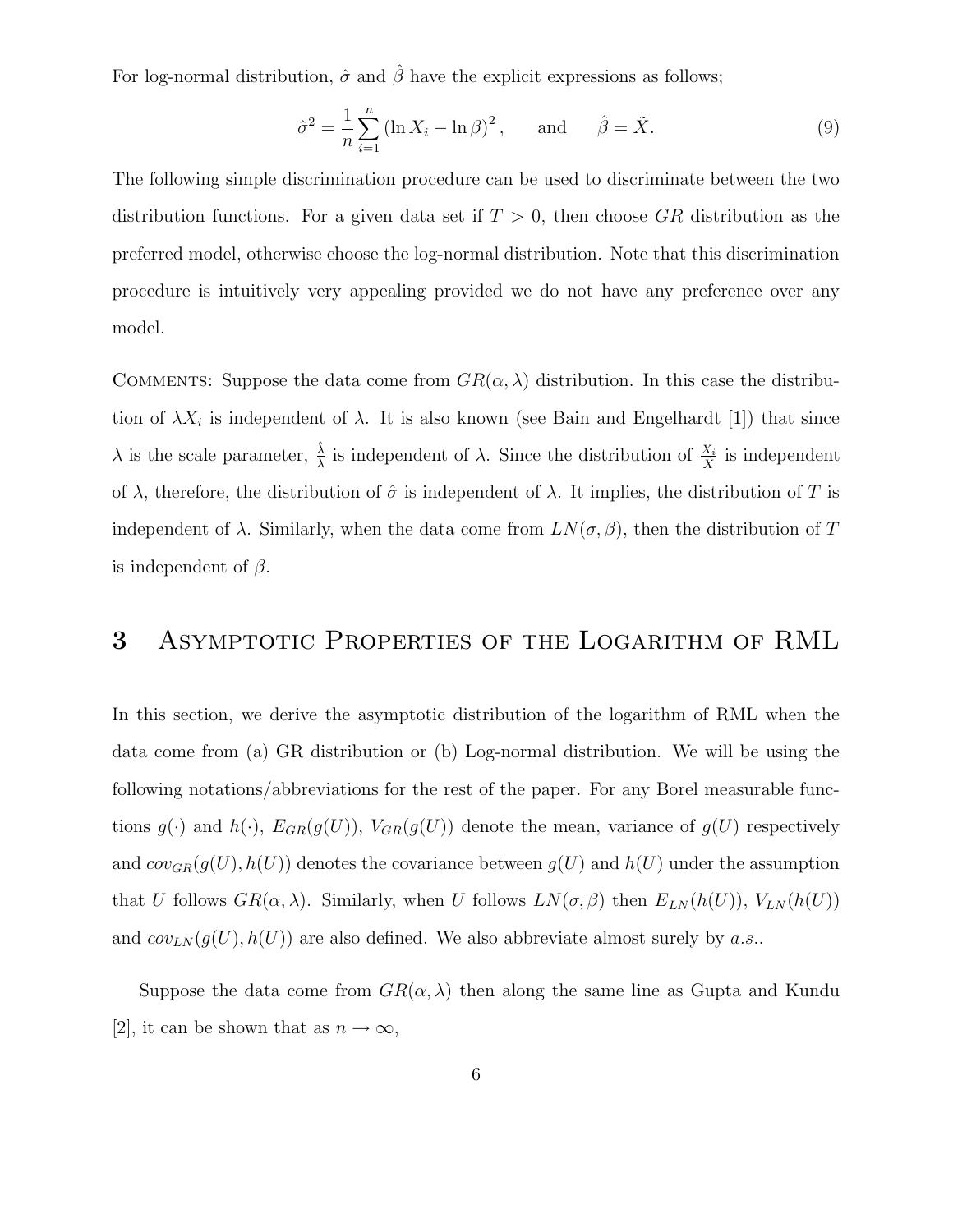(i)  $\hat{\alpha} \to \alpha$  a.s.,  $\hat{\lambda} \to \lambda$  a.s., where

$$
E_{GR}(\ln f_{GR}(X; \alpha, \lambda)) = \max_{\bar{\alpha}, \bar{\lambda}} E_{GR} \left[ \ln(f_{GR}(X; \bar{\alpha}, \bar{\lambda})) \right].
$$

(ii)  $\hat{\sigma}^2 \to \tilde{\sigma}^2$ , a.s.,  $\hat{\beta} \to \tilde{\beta}$  a.s., where

$$
\tilde{\sigma}^2 = Var(\ln Z), \qquad \tilde{\beta} = \frac{1}{\lambda} e^{E(\ln Z)} \text{ and } Z \sim GR(\alpha, 1).
$$

(iii) T is asymptotically normally distributed with mean  $E_{GR}(T)$  and variance  $V_{GR}(T)$ .

Now we provide the expressions for  $E_{GR}(T)$  and  $V_{GR}(T)$ , as they will be useful. Note that  $\lim_{n\to\infty}\frac{E_{GR}(T)}{n}$  $\frac{n(T)}{n}$  and  $\lim_{n\to\infty} \frac{V_{GR}(T)}{n}$  $\frac{R(I)}{n}$  exist and we denote them as  $AM_{GR}(\alpha)$  and  $AV_{GR}(\alpha)$ respectively. Therefore, for large  $n$ 

$$
\frac{E_{GR}(T)}{n} \approx AM_{GR}(\alpha) = E_{GR} \left[ \ln f_{GR}(\alpha, \lambda) - \ln f_{LN}(\tilde{\sigma}, \tilde{\beta}) \right]
$$

$$
= \ln 2 + \ln \alpha + \frac{1}{2} \ln(2\pi) + \frac{1}{2} - E(Z^2) + (\alpha - 1)E \ln(1 - e^{-Z^2})
$$

$$
+ \frac{1}{2} \ln(Var(\ln Z)).
$$

Also

$$
\frac{V_{GR}(T)}{n} \approx AV_{GR}(\alpha) = V_{GR} \left( \ln(f_{GR}(\alpha, \lambda) - \ln(f_{LN}(\tilde{\sigma}, \tilde{\beta})) \right)
$$
  
\n
$$
= V_{GR} \left( 2 \ln Z - Z^2 + (\alpha - 1) \ln(1 - e^{-Z^2}) + \frac{(\ln Z - E \ln Z)^2}{2\tilde{\sigma}^2} \right)
$$
  
\n
$$
= 4V_{GR}(\ln Z) + V(Z^2) + (\alpha - 1)^2 V(\ln(1 - e^{-Z^2})) + \frac{1}{4\tilde{\sigma}^4} V(\ln Z)
$$
  
\n
$$
- 4Cov(\ln Z, Z^2) + (\alpha - 1)Cov(\ln(1 - e^{-Z^2}), (\ln Z - E \ln Z)^2)
$$
  
\n
$$
+ \frac{2}{\tilde{\sigma}^2}Cov(\ln Z, (\ln Z - E \ln Z)^2) - 2(\alpha - 1)Cov(Z^2, \ln(1 - e^{-Z^2}))
$$
  
\n
$$
- \frac{2}{\tilde{\sigma}^2}Cov(Z^2, (\ln Z - E \ln Z)^2) + 4(\alpha - 1)Cov(\ln Z, \ln(1 - e^{-Z^2})).
$$

Now let us consider the case when the data come from  $LN(\sigma, \beta)$ . In this case again along the same line as Gupta and Kundu [2], it can be shown that as  $n \to \infty$ .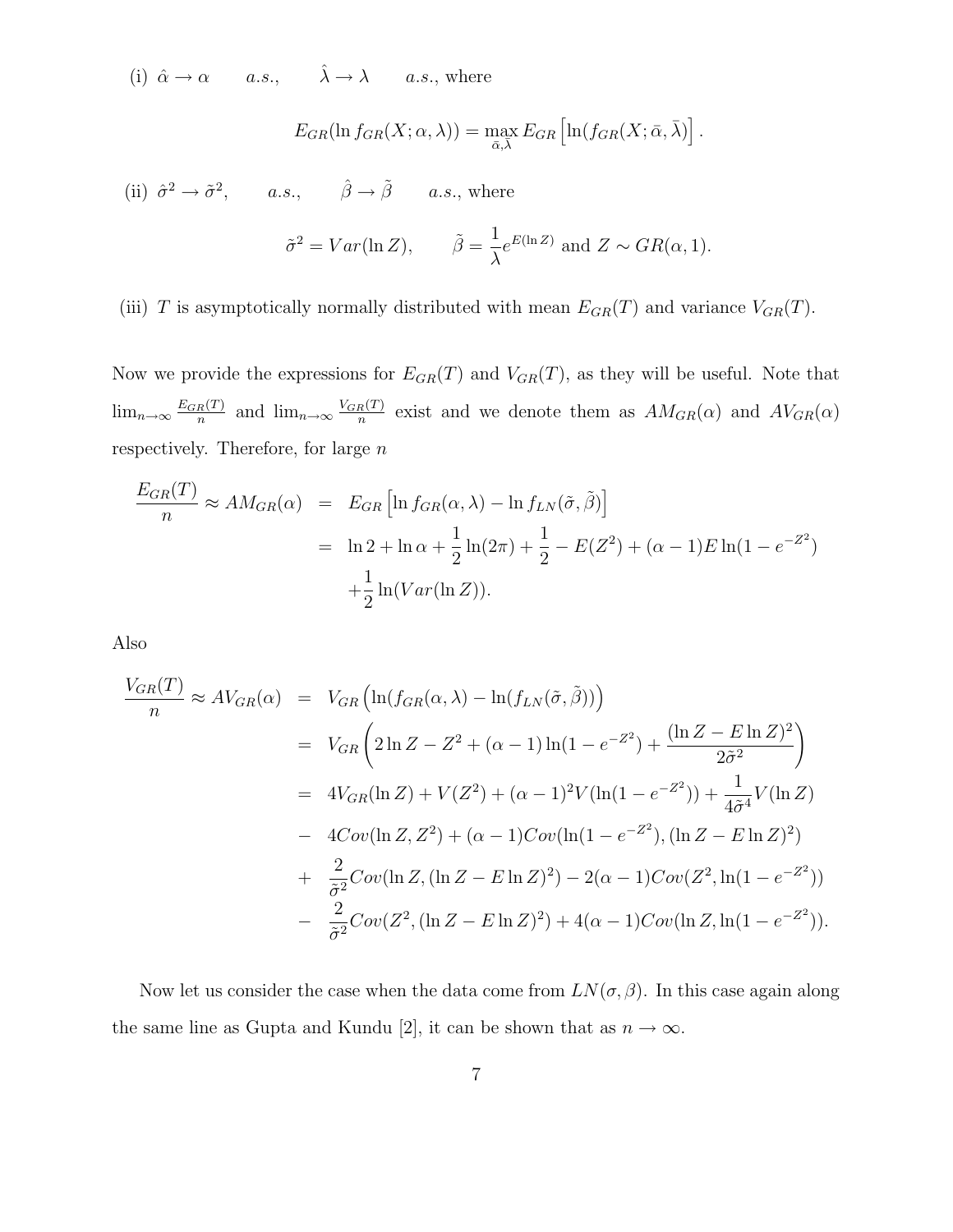(i)  $\hat{\sigma} \to \sigma$  a.s,  $\hat{\beta} \to \beta$  a.s., where

$$
E_{LN}(\ln f_{LN}(X;\sigma,\beta)) = \max_{\bar{\sigma},\bar{\beta}} E_{LN}(\ln f_{LN}(X;\bar{\sigma},\bar{\beta}).
$$

(ii)  $\hat{\alpha} \rightarrow \alpha$  a.s,  $\hat{\lambda} \rightarrow \lambda$  a.s., where

$$
E_{LN}(\ln f_{GR}(X; \tilde{\alpha}, \tilde{\lambda})) = \max_{\alpha, \lambda} E_{GR}(\ln f_{LN}(X; \alpha, \lambda)).
$$

(iii) T is asymptotically normally distributed with mean  $E_{LN}(T)$  and variance  $V_{LN}(T)$ .

Now we discuss how to obtain  $\tilde{\alpha}$  and  $\tilde{\lambda}$ . Let us define

$$
g(\alpha, \lambda) = E_{LN}(\ln f_{GR}(X; \alpha, \lambda))
$$
  
=  $E_{LN}(\ln 2 + \ln \alpha 2 \ln \lambda + \ln X - (\lambda X)^2 + (\alpha - 1) \ln(1 - e^{-(\lambda X)^2}))$   
=  $\ln 2 + \ln \alpha + 2 \ln \lambda + \ln \beta - \lambda^2 \beta^2 e^{2\sigma^2} + (\alpha - 1)U(\sigma, \beta \lambda),$ 

where

$$
U(a,b) = \int_0^\infty \frac{1}{\sqrt{2\pi}az} e^{-\frac{1}{2a^2}(\ln Z)^2} \ln(1 - e^{-(bZ)^2}) dz.
$$

Therefore,  $\tilde{\alpha}$  and  $\tilde{\lambda}$  can be obtained as solutions of

$$
\frac{1}{\tilde{\alpha}} + U(\sigma, \beta \tilde{\lambda}) = 0 \tag{10}
$$

$$
2 - 2(\tilde{\lambda}\beta)^2 e^{2\sigma^2} + (\tilde{\alpha} - 1)\tilde{\lambda}\beta U_2(\sigma, \beta \tilde{\lambda}) = 0, \qquad (11)
$$

here  $U_2(a, b)$  is the derivative  $U(a, b)$  with respect to b. From (10), it is clear  $(\beta \tilde{\lambda})$  is a function of  $\tilde{\alpha}$  and  $\sigma$  only. From (11) it follows that  $\tilde{\alpha}$  is a function  $\sigma$  only, therefore,  $(\beta \tilde{\lambda})$  is a function of  $\sigma$  only.

Now we provide the expression for  $E_{LN}(T)$  and  $V_{LN}(T)$ . Since  $\lim_{n\to\infty}\frac{E_{LN}(T)}{n}$  $\frac{N(I)}{n}$  and  $\lim_{n\to\infty}\frac{V_{LN}(T)}{n}$  $\frac{N(I)}{n}$  exist, we denote them as  $AM_{LN}(\sigma)$  and  $AV_{LN}(\sigma)$  respectively. Therefore, for large  $n$ ,

$$
\frac{E_{LN}(T)}{n} \approx AM_{LN}(\sigma) = E_{LN} \left[ \ln f_{GR}(\tilde{\alpha}, \tilde{\lambda}) - \ln f_{LN}(\sigma, 1) \right]
$$

$$
= \ln(2\tilde{\alpha}\tilde{\lambda}^2 \sigma \sqrt{2\pi}) - \tilde{\lambda}^2 e^{2\sigma^2} + (\alpha - 1)E_{LN} \ln(1 - e^{-(\tilde{\lambda}X)^2}) + \frac{1}{2}.
$$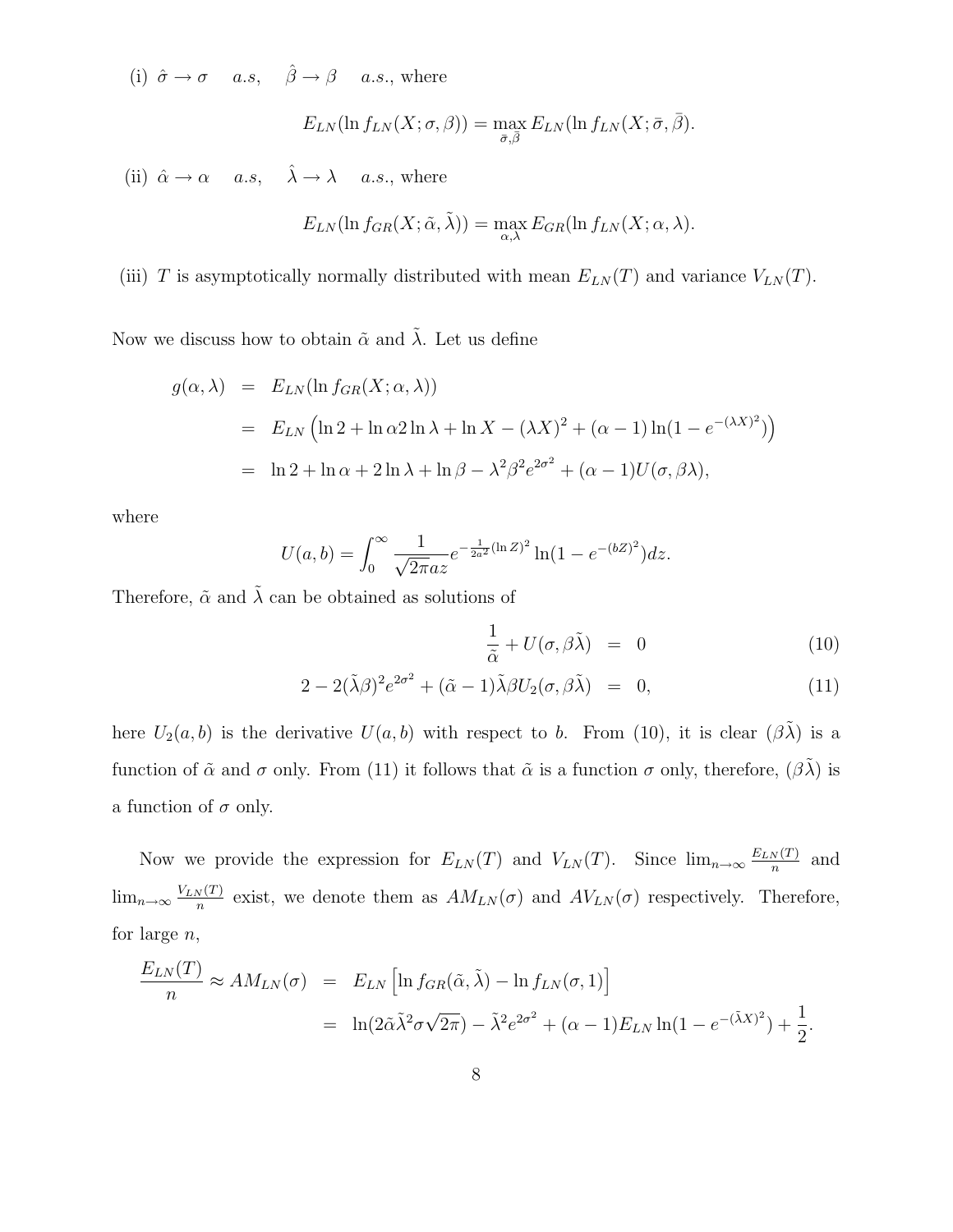| $\alpha \rightarrow$ | 1.00   | 1.50   | 2.00   | 2.50   | 3.00   | 3.50   | 4.00   |
|----------------------|--------|--------|--------|--------|--------|--------|--------|
|                      |        |        |        |        |        |        |        |
| $AM_{GR}(\alpha)$    | 0.0898 | 0.0558 | 0.0378 | 0.0269 | 0.0200 | 0.0152 | 0.0117 |
|                      |        |        |        |        |        |        |        |
| $AV_{GR}(\alpha)$    | 0.2677 | 0.1561 | 0.1000 | 0.0685 | 0.0491 | 0.0363 | 0.0275 |
|                      |        |        |        |        |        |        |        |
| $\sigma^2$           | 0.4108 | 0.2397 | 0.1708 | 0.1344 | 0.1120 | 0.0969 | 0.0859 |
|                      |        |        |        |        |        |        |        |
| ß                    | 0.7494 | 0.9352 | 1.0597 | 1.1515 | 1.2236 | 1.2825 | 1.3320 |
|                      |        |        |        |        |        |        |        |

Table 1: Different values of  $AM_{GR}(\alpha)$ ,  $AV_{GR}(\alpha)$ ,  $\tilde{\sigma}$  and  $\tilde{\beta}$  for different  $\alpha$ 

Also

$$
\frac{V_{LN}(T)}{n} \approx AV_{LN}(\sigma) = V_{LN} \left[ \ln f_{GR}(\tilde{\alpha}, \tilde{\lambda}) - \ln f_{LN}(\sigma, 1) \right]
$$
  
\n
$$
= V_{LN} \left[ 2 \ln X - (\tilde{\lambda}X)^2 + (\alpha - 1) \ln(1 - e^{-(\tilde{\lambda}X)^2}) + \frac{(\ln X)^2}{2\sigma^2} \right]
$$
  
\n
$$
= 4\sigma^2 + \tilde{\lambda}^4 (e^{8\sigma^2} - e^{4\sigma^2}) + (\alpha - 1)^2 V_{LN} (\ln(1 - e^{-(\tilde{\lambda}X)^2})) + \frac{1}{2}
$$
  
\n
$$
- 8(\sigma \tilde{\lambda})^2 e^{\sigma^4} - \tilde{\lambda}^2 e^{\sigma^4} + 4(\alpha - 1)Cov_{LN}(\ln X, \ln(1 - e^{-(\tilde{\lambda}X)^2}))
$$
  
\n
$$
- 2(\alpha - 1)Cov_{LN}((\tilde{\lambda}X)^2, \ln(1 - e^{-(\tilde{\lambda}X)^2}))
$$
  
\n
$$
+ \frac{(\alpha - 1)}{\sigma^2}Cov_{LN}((\ln X)^2, \ln(1 - e^{-(\tilde{\lambda}X)^2})).
$$

Note that  $\tilde{\alpha}$ ,  $\tilde{\lambda}$ ,  $AM_{LN}(\sigma)$ ,  $AV_{LN}(\sigma)$ ,  $\tilde{\beta}$ ,  $\tilde{\sigma}$ ,  $AM_{GR}(\alpha)$  and  $AV_{GR}(\alpha)$  are quite difficult to compute numerically. We present them in Tables 1 and 2 for convenience.

# 4 Determination Of Sample Size:

We propose a method to determine the minimum sample size required to discriminate between the log-normal and GR distributions, for a given user specified probability of correct selection (PCS) similarly as proposed in Gupta and Kundu [2]. To discriminate between two distribution functions it is important to know how close they are. There are several ways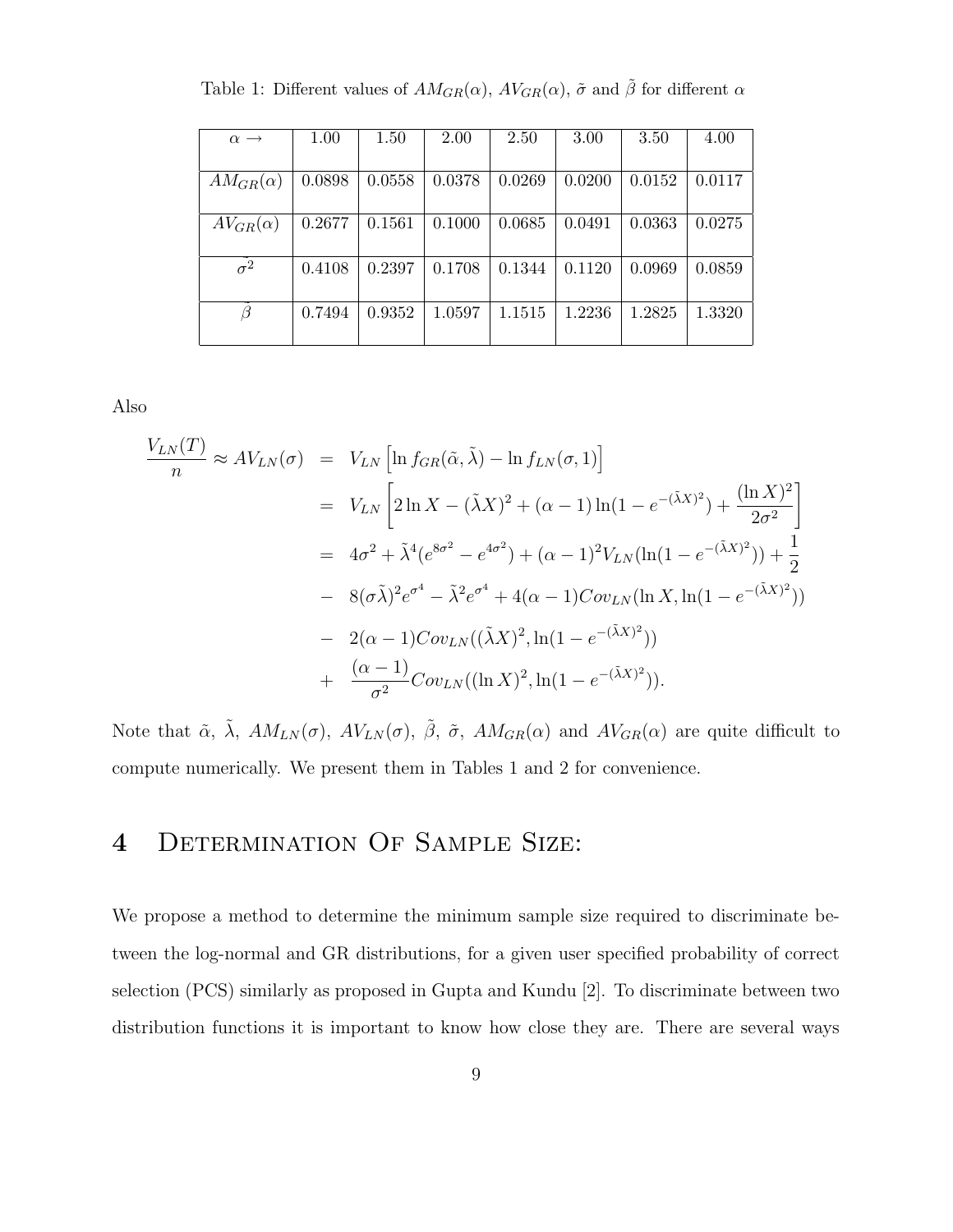| $\sigma^2 \rightarrow$ | 0.10      | 0.15      | 0.20      | 0.25      | 0.30      | 0.35      |
|------------------------|-----------|-----------|-----------|-----------|-----------|-----------|
|                        |           |           |           |           |           |           |
| $AM_{LN}(\sigma)$      | $-0.0170$ | $-0.0356$ | $-0.0541$ | $-0.0720$ | $-0.0900$ | $-0.1052$ |
|                        |           |           |           |           |           |           |
| $AV_{LN}(\sigma)$      | 0.0450    | 0.1117    | 0.1982    | 0.3035    | 0.4271    | 0.5689    |
|                        |           |           |           |           |           |           |
| $\tilde{\alpha}$       | 3.2845    | 2.0649    | 1.5176    | 1.2071    | 1.0032    | 0.8614    |
|                        |           |           |           |           |           |           |
|                        | 1.2554    | 1.0676    | 0.9331    | 0.8283    | 0.7418    | 0.6711    |
|                        |           |           |           |           |           |           |

Table 2: Different values of  $AM_{LN}(\sigma)$ ,  $AV_{LN}(\sigma)$ ,  $\tilde{\alpha}$  and  $\tilde{\lambda}$  for different  $\sigma$ 

to measure the distance (inversely proportional to closeness) between them. Of course, the most popular one is the Kolmogorov-Smirnov (K-S) distance. The K-S distance between two distribution functions, say  $F(x)$  and  $G(x)$  is defined as

$$
\sup_x |F(x) - G(x)|.\tag{12}
$$

If two distributions are very close then it is natural that a very large sample size is needed to discriminate between them for a given PCS. It may be also true that if the distance between two distribution functions are small, then one may not need to differentiate the two distributions from any practical point of view. Therefore, it is expected that the user will specify before hand the PCS and also the tolerance limit in terms of the distance between two distribution functions. The tolerance limit simply indicates that the user does not want to make the distinction between two distribution functions if their distance is less than the tolerance limit. Based on the probability of correct selection and the tolerance limit, the required minimum sample size can be determined. Here we use the K-S distance to discriminate between two distribution functions but similar methodology can be developed for any other distance function also.

We observed in Section 3 that the RML statistics follow normal distribution approxi-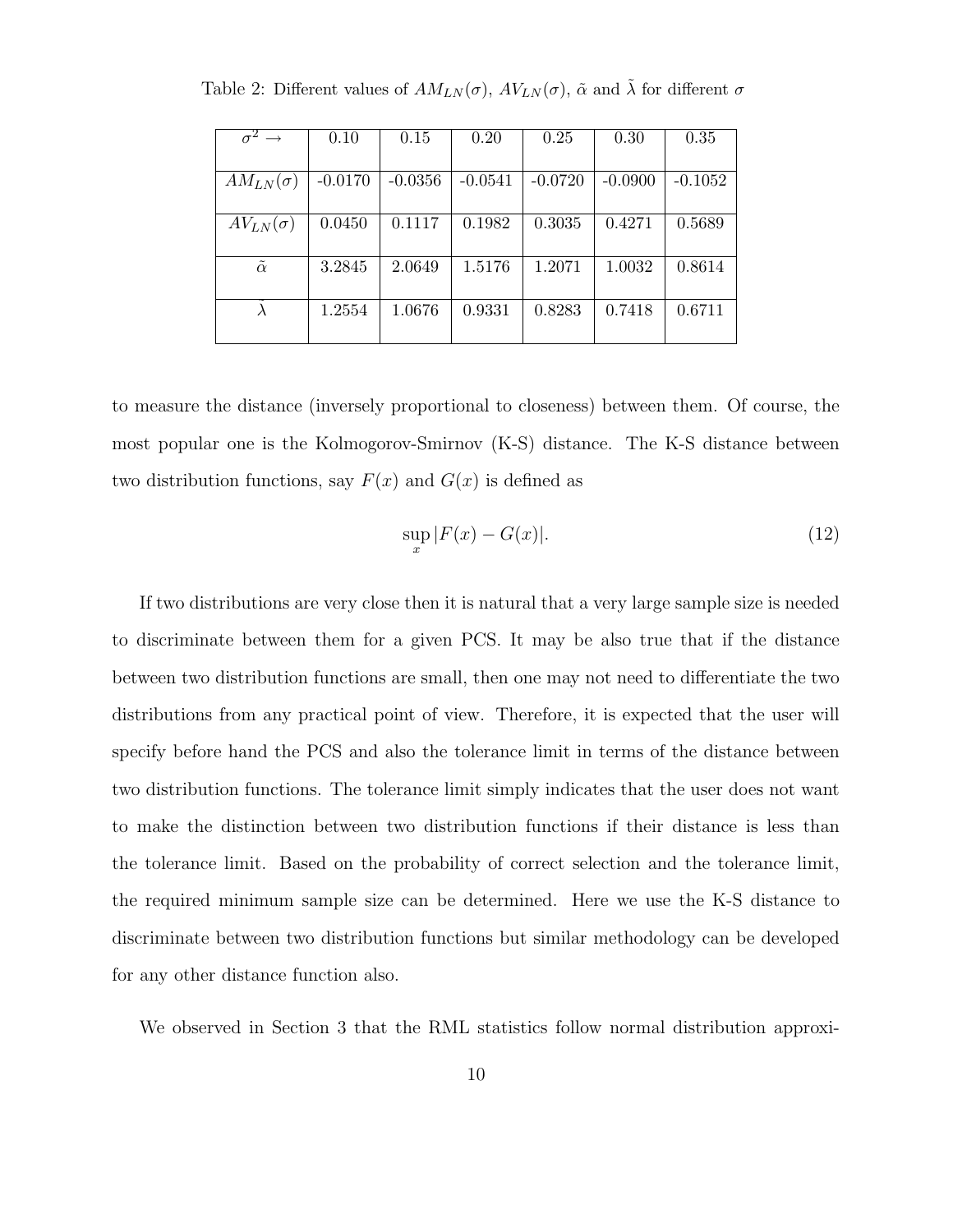Table 3: The minimum sample size  $n = \frac{z_{0.90}^2 AV_{GR}(\alpha)}{(AM_{GR}(\alpha))^2}$ , for  $p^* = 0.9$  and when the data are coming from a GR distribution is presented. The K-S distance between  $GR(\alpha, 1)$  and  $LN(\tilde{\sigma}, \tilde{\beta})$  for different values of  $\alpha$  is reported.

|     |       | $1.5\,$ | 2.0   | $2.5\,$ | $3.0\,$ | マ に<br>ບ.ປ |       |
|-----|-------|---------|-------|---------|---------|------------|-------|
|     | 55    | 89      | 115   | 156     | 202     | 258        | 330   |
| K-S | 0.071 | 0.055   | 0.045 | 0.038   | 0.032   | 0.028      | 0.025 |

mately for large  $n$ . Now it will be used with the help of K-S distance to determine the required sample size n such that the PCS achieves a certain protection level  $p^*$  for a given tolerance level  $D^*$ . We explain the procedure assuming case 1, case 2 follows exactly along the same line. Since T is asymptotically normally distributed with mean  $E_{GR}(T)$  and variance  $V_{GR}(T)$ , therefore the probability of correct selection (PCS) is

$$
PCS(\alpha) = P[T > 0|\alpha] \approx 1 - \Phi\left(\frac{-E_{GR}(T)}{\sqrt{V_{GR}(T)}}\right) = 1 - \Phi\left(\frac{-n \times AM_{GR}(\alpha)}{\sqrt{n \times AV_{GR}(\alpha)}}\right). \tag{13}
$$

Here  $\Phi$  is the distribution function of the standard normal random variable.  $AM_{GR}(\alpha)$  and  $AV_{GR}(\alpha)$  are same as defined before. Now to determine the sample size needed to achieve at least a p <sup>∗</sup> protection level, equate

$$
\Phi\left(\frac{-n \times AM_{GR}(\alpha)}{\sqrt{n \times AV_{GR}(\alpha)}}\right) = 1 - p^*,\tag{14}
$$

and solve for n. It provides

$$
n = \frac{z_{p*}^2 A V_{GR}(\alpha)}{(AM_{GR}(\alpha))^2}.
$$
\n(15)

Here  $z_{p^*}$  is the 100 $p^*$  percentile point of a standard normal distribution. For  $p^* = 0.9$  and for different  $\alpha$ , the values of n are reported in Table 3. Similarly for case 2, we need

$$
n = \frac{z_{p*}^2 A V_{LN}(\sigma)}{(AM_{LN}(\sigma))^2}.
$$
\n(16)

We report n, with the help of Table 2 for different values of  $\alpha$  when  $p^* = 0.9$  in Table 4. We report the K-S distance between  $GR(\alpha, 1)$  and  $GR(\tilde{\sigma}, \tilde{\beta})$  for different values of  $\alpha$  in Table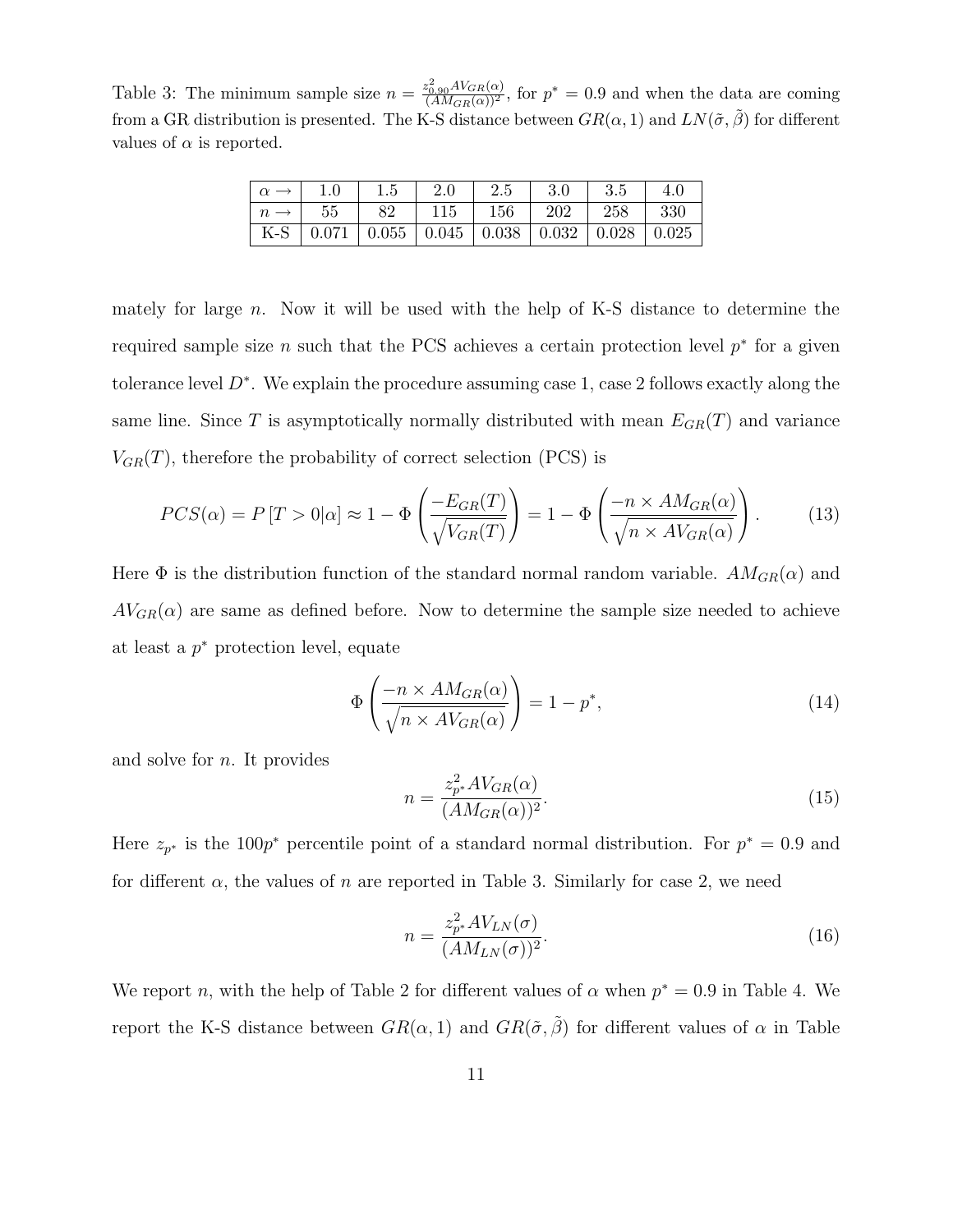Table 4: The minimum sample size  $n = \frac{z_{0.90}^2 AV_{LN}(\sigma)}{(AM_{LN}(\sigma))^2}$ , for  $p^* = 0.9$  and when the data are coming from a log-normal distribution is presented. The K-S distance between  $GR(\tilde{\alpha}, \lambda)$  and  $LN(\sigma, 1)$  for different values of  $\sigma$  is reported.

|     |     |     | $\vert 0.10 \vert 0.15 \vert 0.20 \vert 0.25 \vert 0.30$                  |     | $\parallel$ 0.35 |
|-----|-----|-----|---------------------------------------------------------------------------|-----|------------------|
|     | 256 | 145 | 111                                                                       | -96 | 85               |
| K-S |     |     | $\vert 0.033 \vert 0.049 \vert 0.063 \vert 0.075 \vert 0.085 \vert 0.092$ |     |                  |

3 for different values  $\alpha$ . Similarly, the K-S distance between  $GR(\tilde{\alpha}, \tilde{\lambda})$  and  $LN(\sigma, 1)$  for different values of  $\sigma$  is reported in Table 4. From Table 3, it is clear that as  $\alpha$  increases the required sample size increases for a given PCS. It implies that the distance between the two distribution functions decreases. Similarly, in Table 4, it is observed that as  $\sigma$  increases the required sample size decreases, *i.e* the distance between them increases. Therefore, if one knows the ranges of the shape parameters of the two distribution functions, then the minimum sample size can be obtained using  $(15)$  or  $(16)$  and using the fact that n is a monotone function of the shape parameters for both cases. But unfortunately in practice it may be completely unknown. Therefore, to have some idea of the shape parameter of the null distribution we make the following assumptions. It is assumed that the experimenter would like to choose the minimum sample size needed for a given protection level when the distance between two distribution functions is greater than a pre-specified tolerance level.

Now we use similar methodology as used in Gupta and Kundu [2] to determine the minimum sample size required to discriminate between GR and log-normal distribution functions for a user specified protection level and for a given tolerance level between them. Suppose the protection level is  $p^* = 0.9$  and the tolerance level is given in terms of K-S distance as  $D^* = 0.05$ . Here tolerance level  $D^* = 0.05$  means that the practitioner wants to discriminate between the GR and log-normal distribution functions only when their K-S distance is more than 0.05. From Table 3, it is observed that the K-S distance will be more than 0.05 if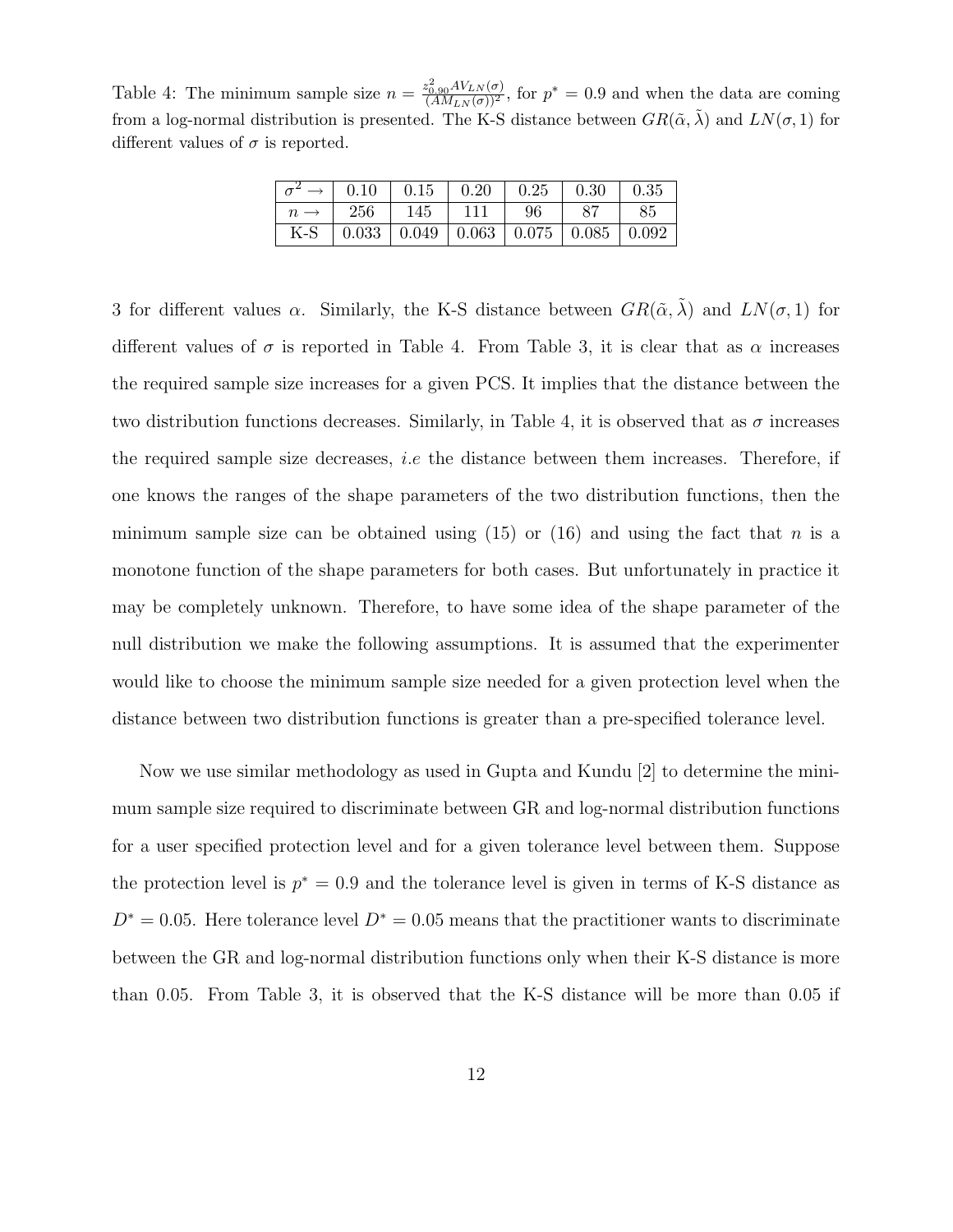$\alpha$  < 2.0 (conservative). Similarly from Table 4, it is clear that the K-S distance will be more than 0.05 if  $\sigma \leq 0.15$ . Therefore, if the data come from the GR distribution, then for the tolerance level  $D^* = 0.05$ , one needs at most  $n = 115$  to meet the PCS,  $p^* = 0.9$ . Similarly if the data come from the log-normal distribution then one needs at most  $n = 145$  to meet the above protection level  $p^* = 0.9$  for the same tolerance level  $D^* = 0.05$ . Therefore, for the given tolerance level 0.05 one needs  $max(115, 145) = 145$  to meet the protection level  $p^* = 0.9$  simultaneously for both cases. Although Tables 3 and 4 provide the required sample size for  $p^* = 0.9$ , but they can be used for any other  $p^*$  values also. For any other  $p^*$  value, the corresponding *n* will be multiplied by  $z_{p^*}^2/z_{0.90}^2$ .

# 5 Numerical Experiments

We perform some numerical experiments and present the results in this section. We mainly try to observe how the asymptotic results derived in Section 3 behave for different sizes. We perform all the computations at the Indian Institute of Technology Kanpur, using Pentium-IV processor. We use the random deviate generator of Press et al. [5] and all the programs are written in FORTRAN. We compute the PCS based on simulations and we also compute it based on asymptotic results derived in Section 3. We consider different sample sizes and different shape parameters for both the distributions. We consider both the cases separately, namely when the null distribution is (i) GR or (ii) log-normal. Since the PCS is independent of the scale parameter in both the cases, therefore, without loss of generality we consider them to be 1.

First we consider the case when the null distribution is GR. In this case we consider  $n = 20, 40, 60, 80, 100$  and  $\alpha = 1.0, 1.5, 2.0, 2.5, 3.0, 3.5$  and 4.0. For a fixed  $\alpha$  and  $n$ we generate a random sample of size n from  $GR(\alpha, 1)$ , and check whether T is positive or negative. We replicate the process 10,000 times and obtain an estimate of the PCS. We also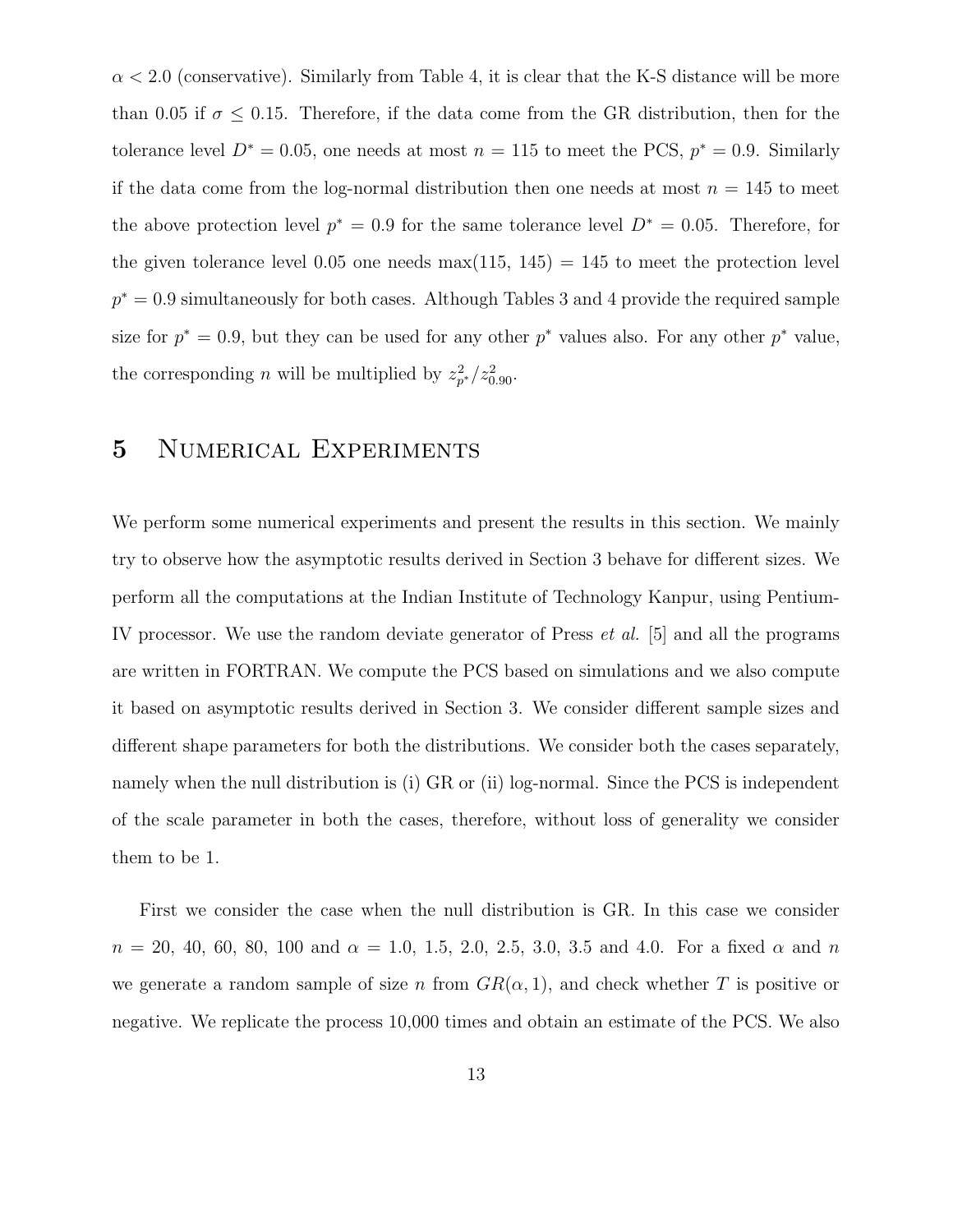Table 5: The probability of correct selection based on Monte Carlo simulations and also based on asymptotic results when the null distribution is GR. The element in the first row in each box represents the results based on Monte Carlo simulations (10,000 replications) and the number in bracket represents the result obtained by using asymptotic results

| $\alpha \downarrow n \rightarrow$ | 20         | 40         | 60         | 80         | 100        |
|-----------------------------------|------------|------------|------------|------------|------------|
| 1.00                              | 0.78(0.78) | 0.88(0.86) | 0.93(0.91) | 0.96(0.94) | 0.97(0.96) |
| 1.50                              | 0.73(0.74) | 0.82(0.81) | 0.88(0.86) | 0.91(0.90) | 0.93(0.92) |
| 2.00                              | 0.69(0.70) | 0.78(0.78) | 0.83(0.82) | 0.87(0.86) | 0.89(0.89) |
| 2.50                              | 0.66(0.68) | 0.74(0.74) | 0.79(0.79) | 0.83(0.82) | 0.85(0.85) |
| 3.00                              | 0.63(0.65) | 0.71(0.71) | 0.76(0.75) | 0.80(0.79) | 0.82(0.81) |
| 3.50                              | 0.61(0.64) | 0.68(0.69) | 0.73(0.73) | 0.76(0.76) | 0.78(0.79) |
| 4.00                              | 0.59(0.62) | 0.66(0.67) | 0.70(0.71) | 0.73(0.74) | 0.76(0.76) |

compute the PCSs by using the asymptotic results derived in Section 4. The results are reported in Table 5. Similarly, we obtain the results when the data are generated from the log-normal distribution. In this case we consider the same set of n and  $\sigma^2 = 0.10, 0.15, 0.20,$ 0.25, 0.30 and 0.35. In this case the results are reported in Table 6. In each box the first element represents the result obtained by using Monte Carlo simulations and the element in the bracket represents the result obtained by using the asymptotic theory.

As sample size increases the PCS increases in both the cases. It is also clear that when  $\alpha$ increases for the GR distribution the PCS decreases and when  $\sigma$  increases for the log-normal distribution the PCS increases. Moreover when the null distribution is GR, the asymptotic results work better than the case when the null distribution is log-normal. The asymptotic results work reasonably well even for small sample sizes.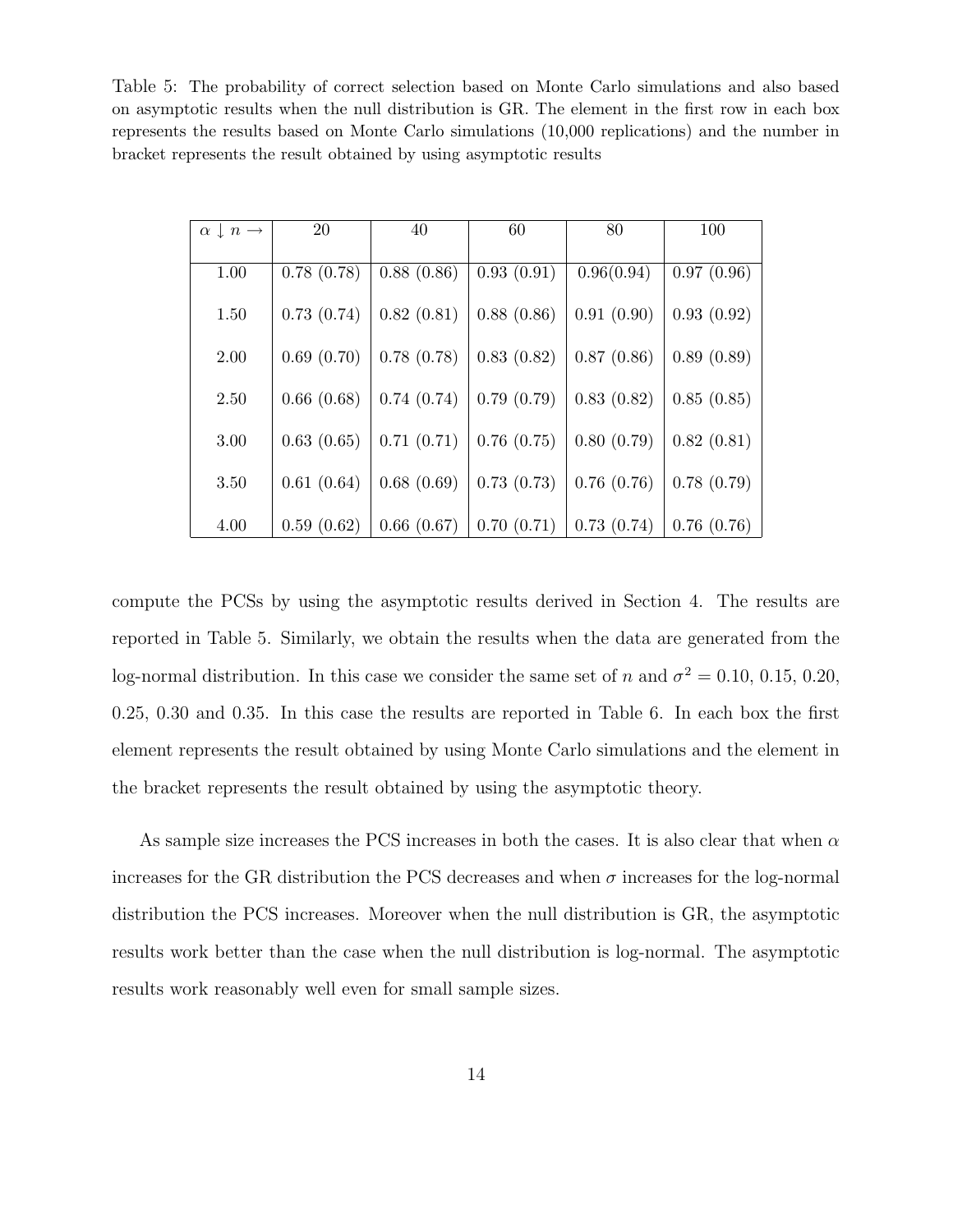Table 6: The probability of correct selection based on Monte Carlo simulations and also based on asymptotic results when the null distribution is LN. The element in the first row in each box represents the results based on Monte Carlo simulations (10,000 replications) and the number in bracket represents the result obtained by using asymptotic results

| $\downarrow$ n $\rightarrow$ | <b>20</b>  | 40         | 60         | 80         | 100        |
|------------------------------|------------|------------|------------|------------|------------|
|                              |            |            |            |            |            |
| 0.10                         | 0.64(0.64) | 0.69(0.70) | 0.73(0.73) | 0.78(0.77) | 0.80(0.79) |
| 0.15                         | 0.68(0.68) | 0.76(0.75) | 0.81(0.80) | 0.85(0.83) | 0.88(0.86) |
| 0.20                         | 0.71(0.71) | 0.80(0.78) | 0.86(0.83) | 0.90(0.86) | 0.93(0.89) |
| 0.25                         | 0.73(0.72) | 0.84(0.80) | 0.89(0.85) | 0.92(0.89) | 0.95(0.91) |
| 0.30                         | 0.75(0.73) | 0.86(0.81) | 0.91(0.87) | 0.94(0.89) | 0.96(0.92) |
| 0.35                         | 0.76(0.74) | 0.87(0.82) | 0.92(0.87) | 0.95(0.90) | 0.97(0.92) |

#### 6 Data Analysis

In this section we consider one real life data set for illustrative purposes and verify how our methods work in practice. The data is obtained from Linhardt and Zucchini ([4], page 69). It represents the failure times (in hours) of the air conditioning system of 30 different airplanes and they are as follows: 23, 261, 87, 7, 120, 14, 62, 47, 225, 71, 246, 21, 42, 20, 5, 12, 120, 11, 3, 14, 71, 11, 14, 11, 16, 90, 1, 16, 52, 95.

When we use the GR distribution, the MLEs of the different parameters are  $\hat{\alpha} = 0.3086$ ,  $\hat{\lambda}$  $= 0.0076$  and the corresponding log-likelihood (LL) value is  $-154.102$ . Similarly, when we use the log-normal distribution, the MLEs are  $\hat{\sigma} = 1.3192$ ,  $\hat{\beta} = 28.7343$  and the corresponding LL value is -151.706. Therefore,  $T = -154.102 + 151.706 < 0$  and it indicates we prefer the log-normal distribution than the GR distribution.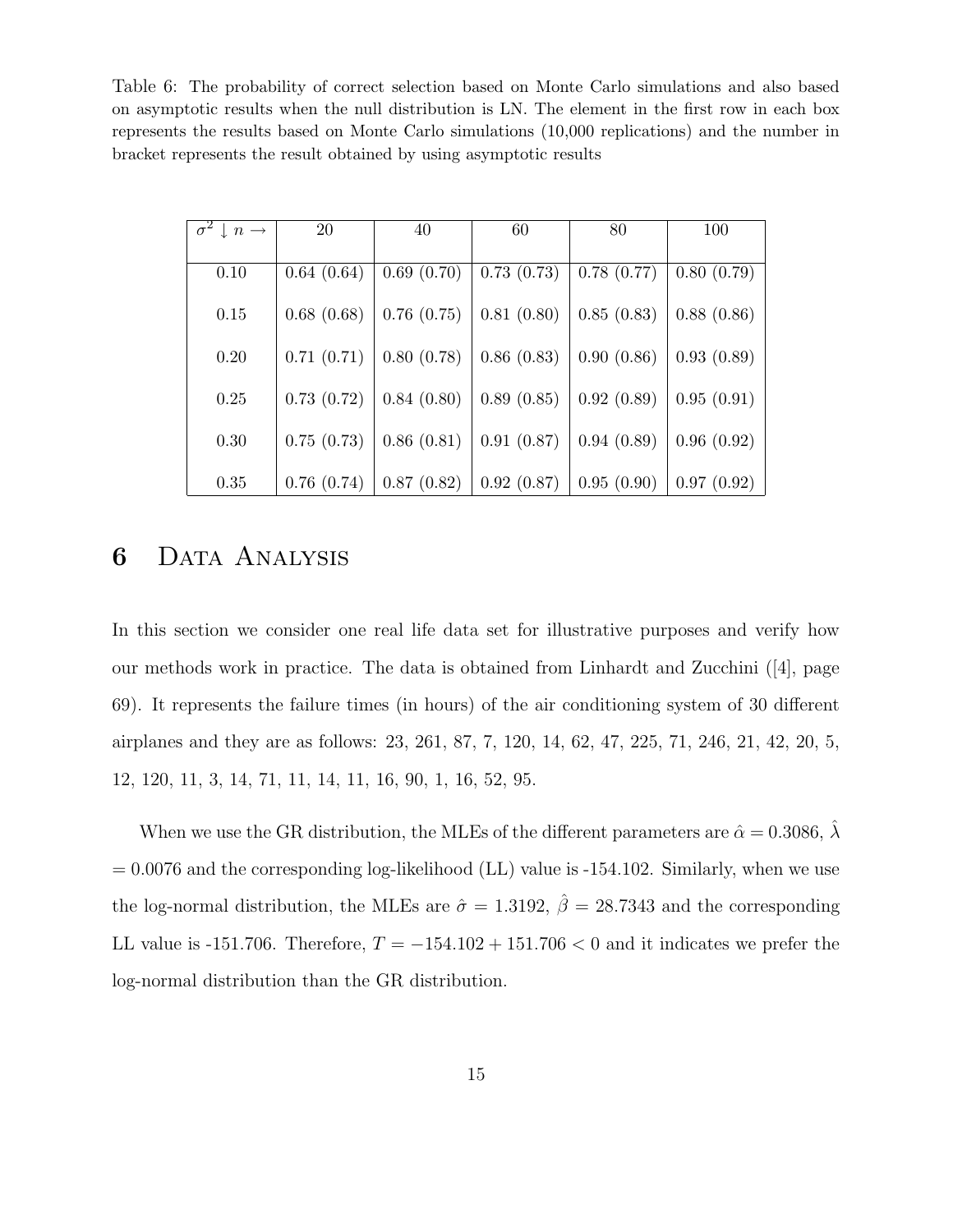| Intervals | Observed | $_{\rm GR}$ | log-normal |
|-----------|----------|-------------|------------|
|           |          |             |            |
| $0 - 15$  | 11       | 7.84        | 8.45       |
| $15 - 30$ | 5        | 4.11        | 5.06       |
| 30-60     | 3        | 5.95        | 6.33       |
| 60-100    | 6        | 5.37        | 4.55       |
| 100-      | 5        | 6.73        | 5.62       |

Table 7: The observed and expected frequencies for different groups based on the fitted GR and log-normal distributions

Now let us see how the two distribution functions fit the above data set. It is observed that the K-S distance between the data and the fitted GR distribution is 0.1941 and the corresponding p-value is 0.2082. The K-S distance between the data and the fitted log-normal distribution is 0.1047 and the corresponding  $p$ -value is 0.88. We also present the observed, expected frequencies for different groups and for both the distributions in Table 7. The  $\chi^2$ values are 4.632 and 3.562 and the corresponding p-values are 0.33 and 0.47 for the GR and log-normal distributions respectively. Therefore, from the K-S distance measures and also from the  $\chi^2$  values, it is clear that although both the distributions fit the data reasonably well, but log-normal is the preferred one.

#### 7 Conclusions

In this paper we consider discriminating between two over-lapping distributions using the statistic based on RML. We also obtain the asymptotic distributions of the statistics under two different conditions. Note that the above problem can be put as a testing hypothesis problem also and the asymptotic distribution of the likelihood ratio test statistic can be easily obtained using the asymptotic results of T. Therefore, the power functions of the corresponding test statistics also can be obtained.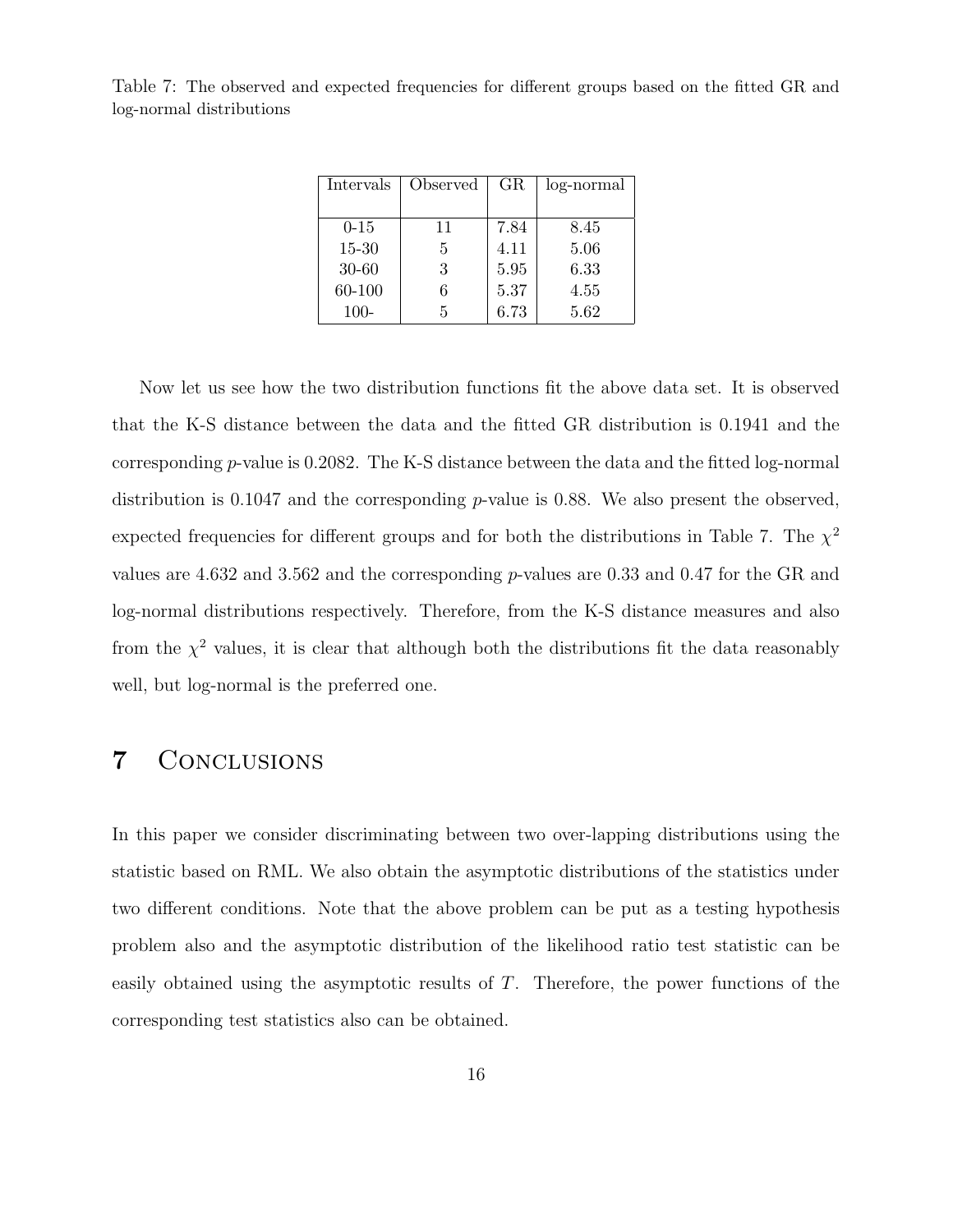We have already observed that if two distribution functions are very close then the sample size must be very large to discriminate between the two. In Figure 2 it is observed that the two distribution functions are almost indistinguishable. Therefore, in this situation if the sample size is not very large and the data are generated from the GR distribution, then it will be very difficult to judge whether they have been generated from the GR or from the log-normal distribution. It implies that the GR distribution can be used to generate log-normal and in turn normal random numbers. Work is in progress and it will be reported elsewhere.

#### **ACKNOWLEDGEMENTS**

The authors would like to thank one referee for his/ her valuable comments.

# References

- [1] Bain, L.J. and Engelhardt, M. (1991), Statistical Analysis of Reliability and Life-Testing Models, 2nd. Edition, Marcel and Decker, New York.
- [2] Gupta, R.D. and Kundu, D. (2003), "Discriminating between the Weibull and the GE distributions", Computational Statistics and Data Analysis, vol. 43, 179-196.
- [3] Johnson, N.L., Kotz, S. and Balakrishnan, N. (1995), Continuous Univariate Distribution vol. 1, 2nd Edition, Wiley, New York.
- [4] Linhardt, H. and Zucchini, W. (1986), Model Selection, Wiley, New York.
- [5] Press, W.H., Teukolsky, S.A., Vellerling, W.T., Flannery, B.P. (1992), Numerical Recipes in FORTRAN, The Art of Scientific Computing, 2nd. Edition, Cambridge University Press, Cambridge.